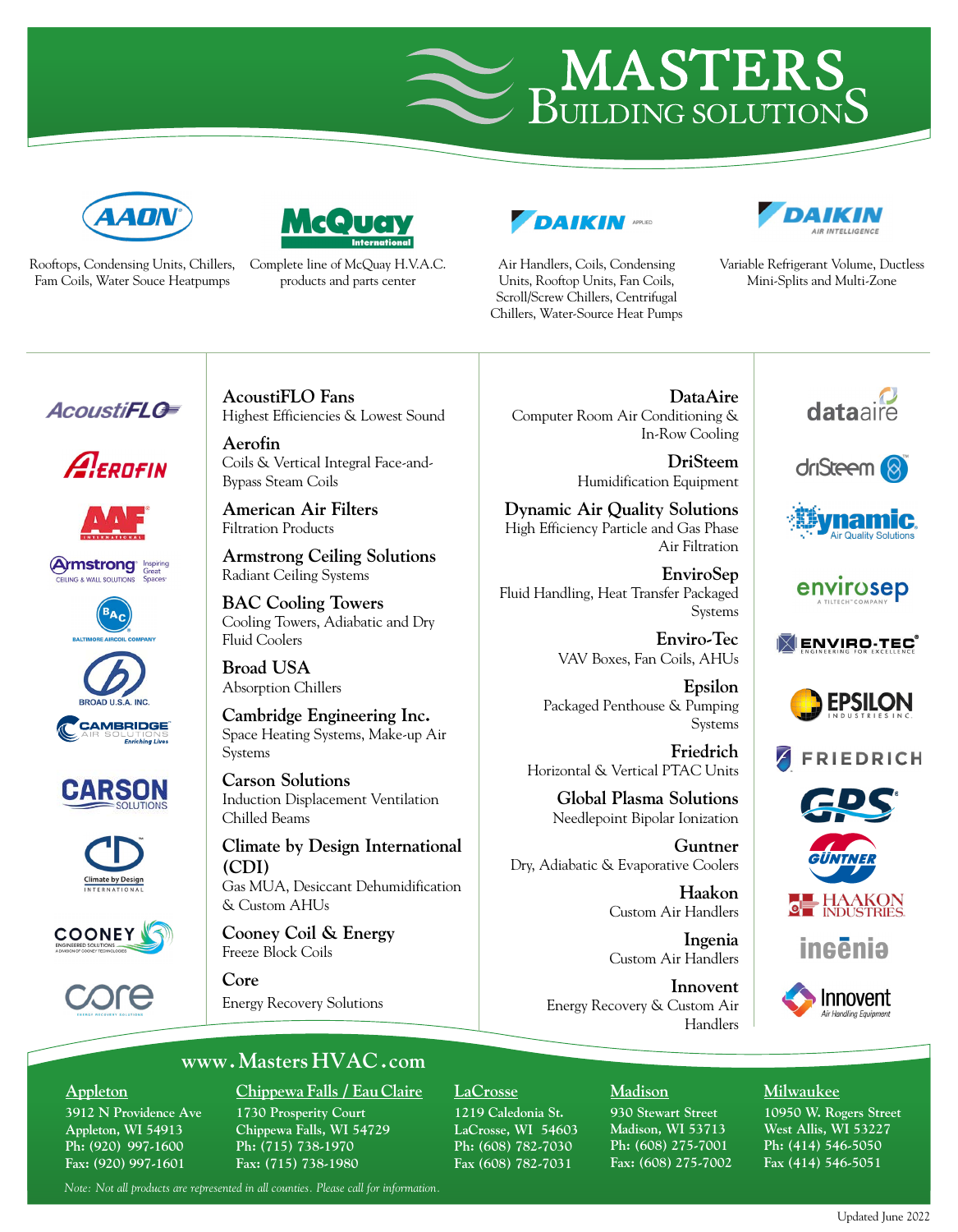













### **III MULTISTACK**











**Johnson Air Rotation** Air Rotation Units & Custom Air Handlers

**LTG** Tangential EC Fans, Low Profile Fan Coils, Decentralized Ventilation Units

**Marvair** Wall-Mounted Air Conditioners and Heat Pumps

**Mee Industries** Energy Efficient Atomizing Humidifiers

**Modine** Gas Unit Heaters & MUA

**Mueller** Plate To Plate Heat Exchangers

**Multistack** Modular Chillers

**Munters** Data Center Solutions

**Oxygen8** Low Profile Energy Recovery Units

**Paragon Controls** Airflow and Pressure Measurement

**Phase Change Solutions** Thermal Energy Storage

**Phoenix Controls** Laboratory, Vivarium, Clean Room, Health Care, and Pressure Controls

**Puroflux** Water Filtration and Control Systems

**QPAC** ECM Fan Array Systems

**RAE** Coils and Custom Chillers

**RenewAire** Enthalpy Recovery Core Ventilators

**Ruud/Rheem** Commercial Rooftops & Split Systems

**Schwank** High Performance Gas Infrared Radiant Heaters

> **Seibu-Giken America** Energy Recovery & Desiccant Dehumidification

**Semco** Energy Recovery Wheels & DOAS Units

> **Strobic Air** Laboratory Exhaust Fans

**Tempeff** Dual Core Energy Recovery

> **Thermolec** Electric Heaters

**USystems** Data Center - Rear Door Coolers, In-Row Coolers, Data Rack Solutions

**Vibro-Acoustics** Silencers, Vibration Isolation, Field Built Air Handlers & Panels

**Vulcan** Custom Fin Tube & Wet Heat Products

**Williams** Fan Coils, Integrated Piping System, Air Curtains

> **Yaskawa** Variable Frequency Drives







**Fläkt**Group® **SEMCO** 

**Strobic Air**<br>Technologies



**新THERMOLEC** 



**VIBRO-ACOUSTICS** by Swegon



**WILLIAMS**™



# **www. [Masters](http://www.MastersHVAC.com) HVAC .com**

#### **Appleton**

**3912 N Providence Ave Appleton, WI 54913 Ph: (920) 997-1600 Fax: (920) 997-1601**

### **Chippewa Falls / EauClaire 1730 Prosperity Court**

**Chippewa Falls, WI 54729 Ph: (715) 738-1970 Fax: (715) 738-1980**

#### **LaCrosse**

**1219 Caledonia St. LaCrosse, WI 54603 Ph: (608) 782-7030 Fax (608) 782-7031** 

#### **Madison**

**930 Stewart Street Madison, WI 53713 Ph: (608) 275-7001 Fax: (608) 275-7002**

#### **Milwaukee**

**10950 W. Rogers Street West Allis, WI 53227 Ph: (414) 546-5050 Fax (414) 546-5051**

*Note: Not all products are represented in all counties. Please call for information.*